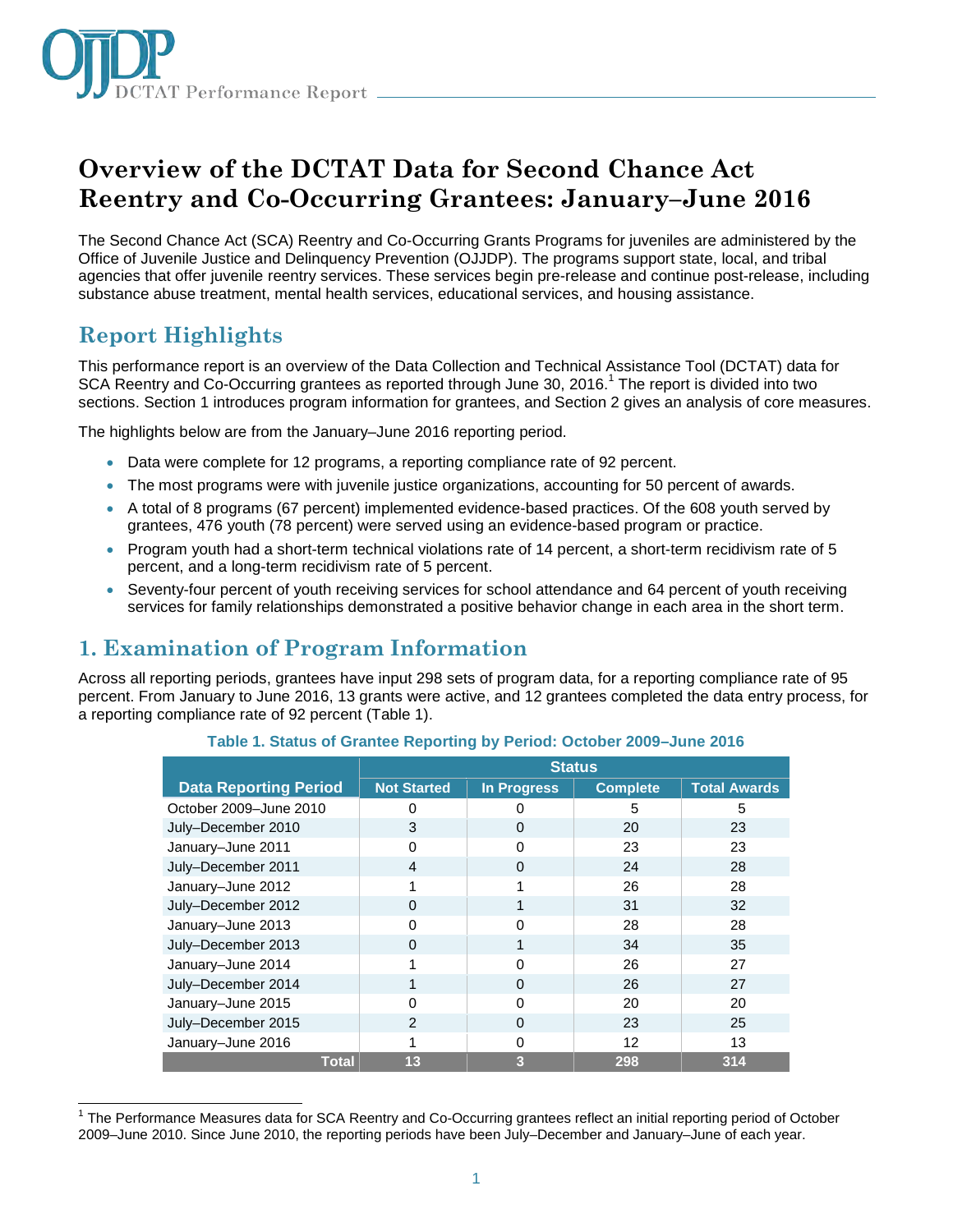Table 2 presents aggregate demographic data for January 2013 to June 2016 and the number of grantees serving each population. Targeted services include any approaches specifically designed to meet the needs of the intended population (e.g., gender-specific, culturally based, and developmentally appropriate services).

The target population information is only required to be reported once in the DCTAT. However, grantees may update their target population to best fit their program during the life of the award. The variation in numbers between each reporting period is caused by the number of active or inactive federal awards during the reporting period.

|                                                  | <b>Number of Grantees Serving Group During Reporting Period</b> |                                  |                              |                                  |                              |                                    |                              |
|--------------------------------------------------|-----------------------------------------------------------------|----------------------------------|------------------------------|----------------------------------|------------------------------|------------------------------------|------------------------------|
| <b>Population</b>                                | January-<br><b>June 2013</b>                                    | July-<br><b>December</b><br>2013 | January-<br><b>June 2014</b> | July-<br><b>December</b><br>2014 | January-<br><b>June 2015</b> | $July-$<br><b>December</b><br>2015 | January-<br><b>June 2016</b> |
| <b>Race/Ethnicity</b>                            |                                                                 |                                  |                              |                                  |                              |                                    |                              |
| American<br>Indian/Alaska<br>Native              | 11                                                              | 13                               | 10                           | 11                               | 6                            | 5                                  | $\overline{c}$               |
| Asian                                            | 12                                                              | $\boldsymbol{9}$                 | $\overline{7}$               | 11                               | $\overline{4}$               | 3                                  | $\mathbf 0$                  |
| Black/African<br>American                        | 27                                                              | 26                               | 23                           | 29                               | 19                           | 17                                 | 6                            |
| Hispanic or<br>Latino (of Any<br>Race)           | 25                                                              | 24                               | 21                           | 25                               | 18                           | 16                                 | 5                            |
| Native Hawaiian<br>and Other<br>Pacific Islander | $\sqrt{5}$                                                      | 8                                | $\overline{7}$               | $\overline{7}$                   | 3                            | $\overline{2}$                     | 1                            |
| <b>Other Race</b>                                | 9                                                               | 11                               | 9                            | 12                               | 9                            | 8                                  | $\overline{c}$               |
| White/Caucasia<br>n                              | 19                                                              | 18                               | 15                           | 20                               | 16                           | 16                                 | 6                            |
| Caucasian/Non-<br>Latino                         | 14                                                              | 14                               | 13                           | 16                               | 16                           | 14                                 | $\sqrt{5}$                   |
| Youth<br>Population Not<br>Served Directly       | 1                                                               | $\sqrt{3}$                       | $\overline{\mathbf{4}}$      | $\overline{2}$                   | 1                            | 5                                  | $\overline{c}$               |
| <b>Justice System Status</b>                     |                                                                 |                                  |                              |                                  |                              |                                    |                              |
| At-Risk<br>Population (No<br>Prior Offense)      | $\mathsf 3$                                                     | $\overline{4}$                   | 3                            | 3                                | 5                            | 4                                  | $\pmb{0}$                    |
| First-Time<br><b>Offenders</b>                   | 16                                                              | 15                               | 13                           | 18                               | 12                           | 10                                 | 4                            |
| Repeat<br>Offenders                              | 28                                                              | 27                               | 23                           | 28                               | 18                           | 16                                 | 5                            |
| Sex Offenders                                    | 14                                                              | 14                               | 11                           | 14                               | 12                           | 10                                 | $\overline{c}$               |
| <b>Status</b><br><b>Offenders</b>                | 5                                                               | 6                                | 5                            | 8                                | 8                            | $\, 8$                             | $\overline{c}$               |
| Violent<br>Offenders                             | 22                                                              | 21                               | 18                           | 20                               | 13                           | 12                                 | $\overline{c}$               |
| Youth<br>Population Not<br>Served Directly       | $\overline{c}$                                                  | 4                                | $\sqrt{5}$                   | 4                                | $\overline{c}$               | 5                                  | $\overline{c}$               |
| Gender                                           |                                                                 |                                  |                              |                                  |                              |                                    |                              |
| Male                                             | 28                                                              | 28                               | 23                           | 29                               | 20                           | 17                                 | $\overline{7}$               |
| Female                                           | 26                                                              | 25                               | 21                           | 26                               | 18                           | 14                                 | 5                            |
| Youth<br>Population Not<br>Served Directly       | 1                                                               | $\mathbf 3$                      | $\overline{4}$               | $\sqrt{3}$                       | 1                            | 5                                  | $\overline{c}$               |
| Age                                              |                                                                 |                                  |                              |                                  |                              |                                    |                              |
| $0 - 10$                                         | $\pmb{0}$                                                       | $\pmb{0}$                        | $\pmb{0}$                    | $\pmb{0}$                        | $\pmb{0}$                    | $\pmb{0}$                          | $\mathbf 0$                  |

#### **Table 2. Grantees Serving Target Populations: January 2013–June 2016**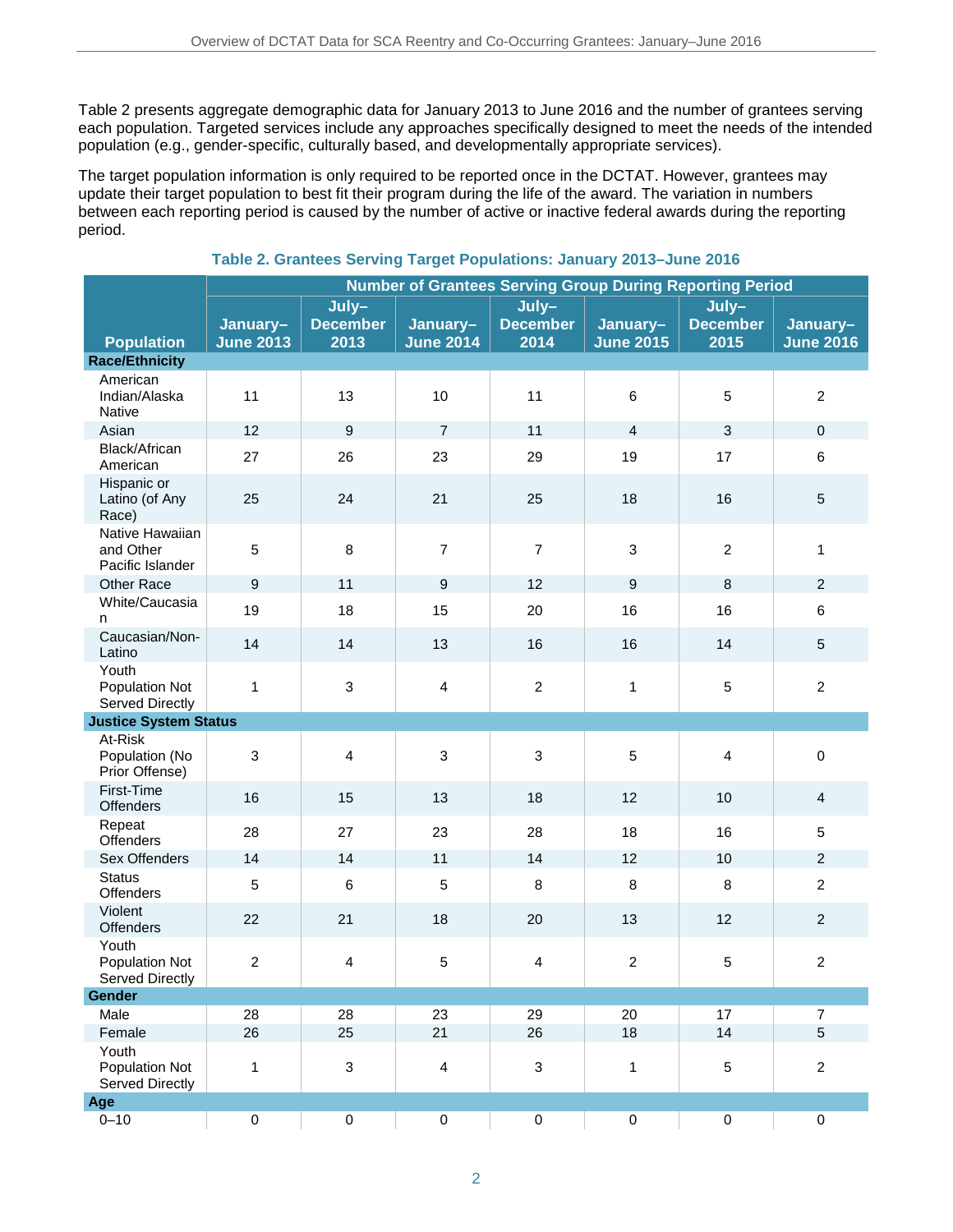| $11 - 18$                                         | 29           | 28 | 23 | 29 | 19 | 16 | $\overline{7}$ |
|---------------------------------------------------|--------------|----|----|----|----|----|----------------|
| Over 18                                           | 13           | 11 | 10 | 12 | 8  | 7  | 0              |
| Youth<br>Population Not<br><b>Served Directly</b> | $\mathbf{1}$ | 3  | 4  | 3  | 1  | 5  | 2              |
| <b>Geographic Area</b>                            |              |    |    |    |    |    |                |
| Rural                                             | 9            | 8  | 8  | 12 | 12 | 11 | 3              |
| Suburban                                          | 15           | 14 | 12 | 15 | 13 | 10 | $\overline{2}$ |
| Tribal                                            | 3            | 4  | 3  | 3  | 4  | 3  | 4              |
| Urban                                             | 25           | 23 | 21 | 26 | 17 | 15 | $\overline{7}$ |
| Youth<br>Population Not<br><b>Served Directly</b> |              | 3  | 4  | 3  | 1  | 5  | 2              |
| <b>Other</b>                                      |              |    |    |    |    |    |                |
| <b>Mental Health</b>                              | 28           | 28 | 24 | 31 | 21 | 17 | 8              |
| Substance<br>Abuse                                | 28           | 28 | 24 | 30 | 21 | 17 | 8              |
| Truant/Dropout                                    | 21           | 21 | 18 | 25 | 15 | 12 | 4              |

## *1.1 Evidence-Based Programming and Funding Information*

Approximately 63 percent (\$3,201,339) of federal funds were being spent by active grantees who had implemented evidence-based programs and practices (Figure 1). This percentage includes those with a data entry status of either "in progress" or "complete."

#### **Figure 1. Grant Funds for Evidence-Based Programs and Practices: January–June 2016**



Many grantees and subgrantees are implementing evidence-based practices. During the January–June 2016 reporting period, eight programs (67 percent) implemented such practices (Figure 2). In addition, all grantees reported offering a combination of pre- and post-release services.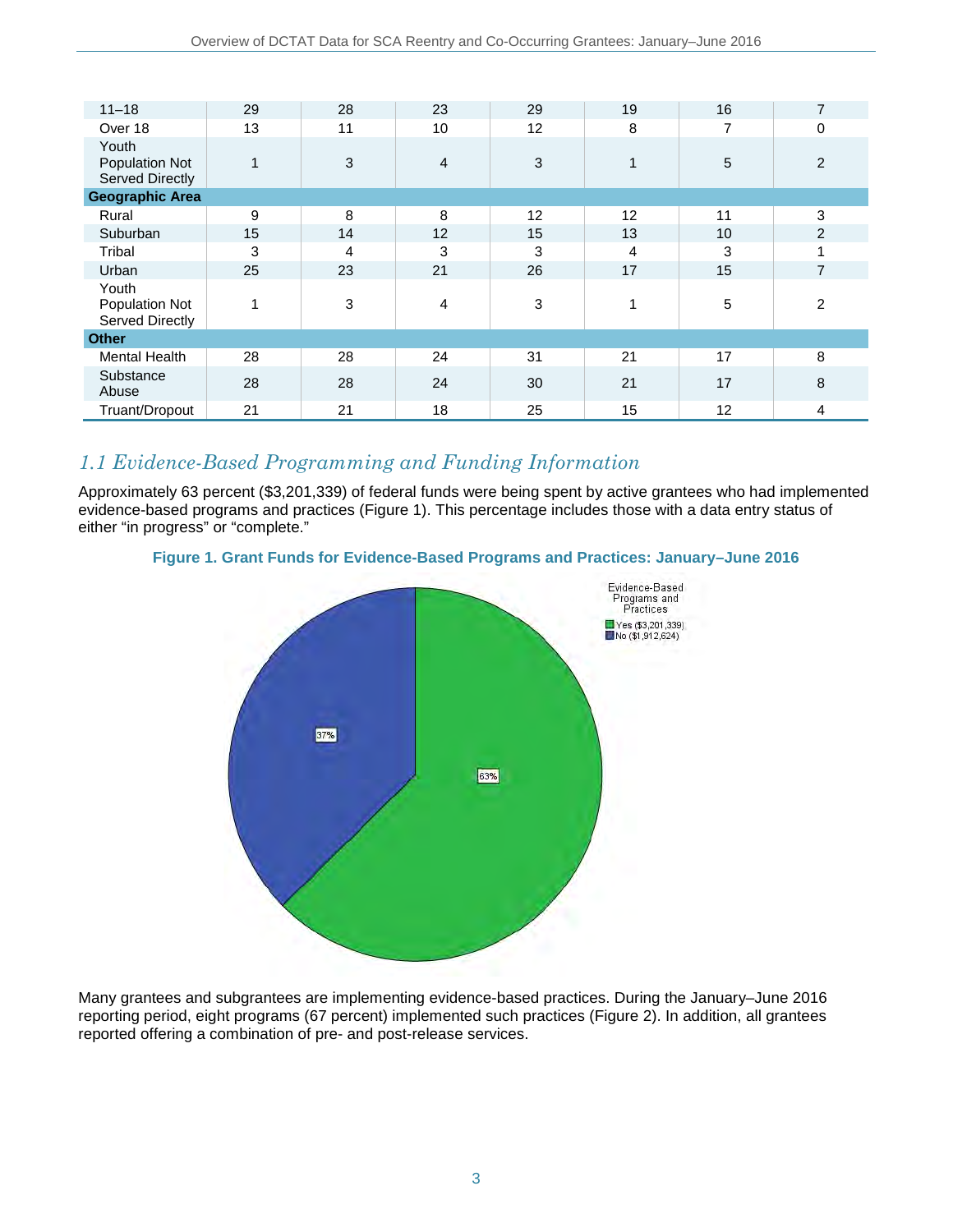

#### **Figure 2. Evidence-Based Practices and Programs by Reporting Period: October 2009–June 2016**

### *1.2 Analysis of Baseline Recidivism Data*

OJJDP established baseline measures so that each grantee can report on the level of activity before the start of the award. Grantees are only asked to answer these questions during their first reporting period, regardless of whether they have award activity to report.

Analysis of the baseline recidivism data for January–June 2016 revealed that 285 youth qualified for the reentry programs at the beginning of the grant period (Table 3). Of those, 199 youth had been adjudicated on more than one occasion. This represents a baseline recidivism rate of 70 percent. Recidivism rates are expected to be significant in SCA programs, because most of the participants are involved in the justice system and have committed one or more offenses. However, this rate is based on baseline recidivism data reported by 4 grantees, with responses ranging from 5 to 84 program youth who had been adjudicated on more than one occasion. The majority of organizations indicated that no program youth had been adjudicated on more than one occasion at the beginning of the grant period. As such, these numbers should be interpreted with caution.

#### **Table 3. Baseline Recidivism Measures for Program Youth: January–June 2016**

| <b>Performance Measure</b>                                                        | <b>Data</b>      |
|-----------------------------------------------------------------------------------|------------------|
| Program youth who had been adjudicated on more than one occasion                  | 199              |
| Program youth who qualified for the Reentry Program at the beginning of the grant | 285              |
| Enrollment at the beginning of the grant period                                   | 182              |
| Percentage of program youth who had been adjudicated on more than one occasion    | 70%<br>(199/285) |

Analysis of grantee and subgrantee implementing organizations for this period revealed that most programs were with juvenile justice organizations, accounting for 50 percent (6) of awards, and units of local government represented 33 percent (4; Figure 3).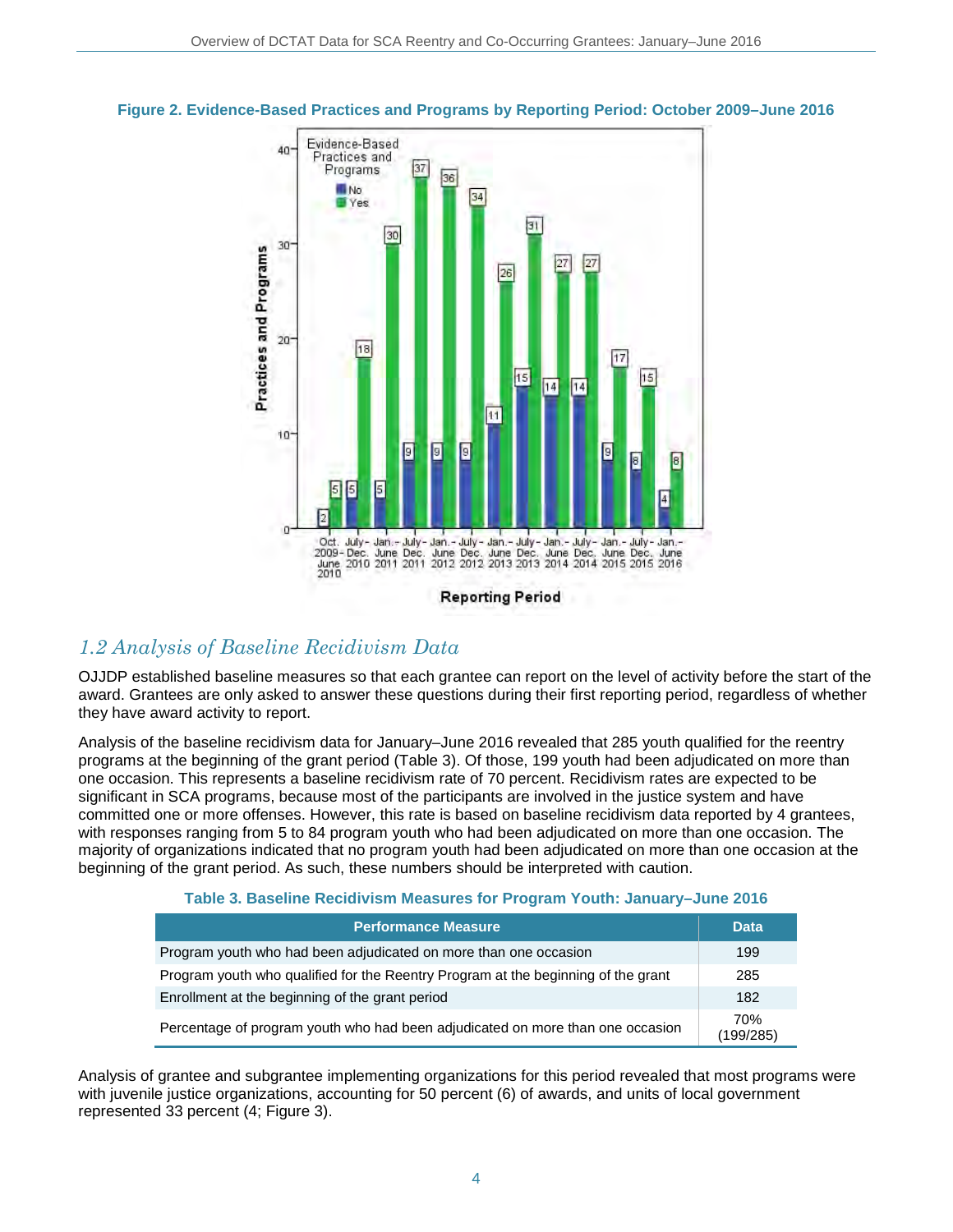

#### **Figure 3. Implementing Organizations (Percentage by Type): January–June 2016**

In examining grant amounts by state for the most recent reporting period, California received the most funds, followed by Massachusetts. A more comprehensive comparison of federal award amounts is shown in Table 4.

| <b>Grantee State</b> | <b>Federal Award Amount (Dollars)</b> |
|----------------------|---------------------------------------|
| CA                   | 2,099,967                             |
| CO                   | 599,498                               |
| FL.                  | 750,000                               |
| IL.                  | 748,850                               |
| МA                   | 1,332,268                             |
| <b>MO</b>            | 358,477                               |
| <b>NJ</b>            | 123,753                               |
| NY                   | 741,949                               |
| OH                   | 595,486                               |
| WA                   | 600,000                               |

**Table 4. Federal Award Amount by State: January–June 2016**

### **2. Analysis of Core Measures**

The next section presents an aggregate of performance measures data (Table 5). Of the 608 youth served by grantees, 476 youth (78 percent) were served using an evidence-based program or practice. In addition, 65 percent (133) of eligible youth exited programs after completing program requirements. Each grantee defines the requirements needed for a participant to complete each program. Sometimes a program cannot be completed in the 6 months represented by the reporting period. For example, in one program, participants have to complete 9 months of mentoring to be considered successful. If a participant exits such a program for any reason before 9 months of mentoring is complete, he or she is considered unsuccessful. The lack of a shorter-term definition for program completion, therefore, decreases the overall program completion rate.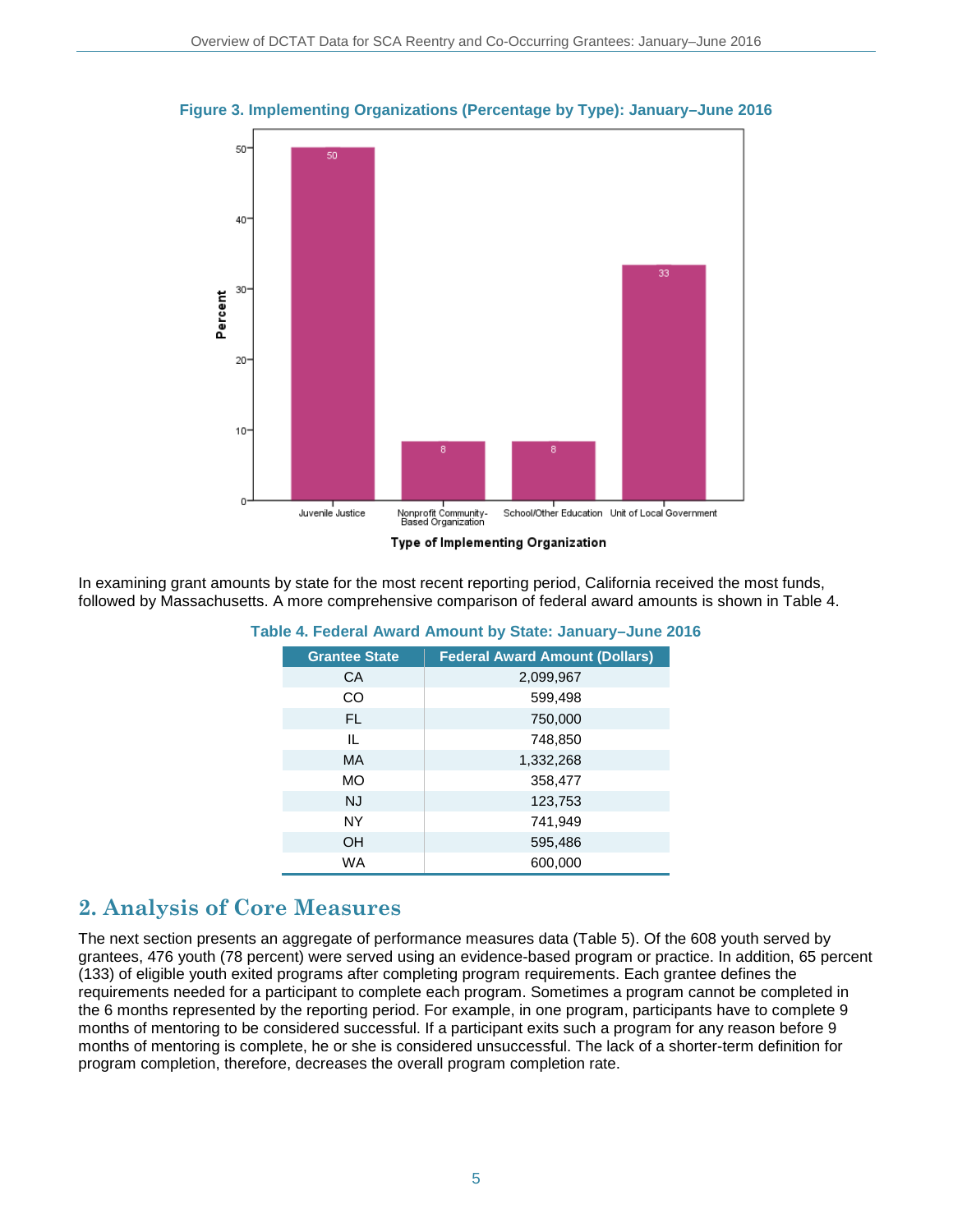#### **Table 5. Performance Measures for Program Youth Served and Exiting Programs: January–June 2016**

| <b>Performance Measure</b>                                                | Youth | <b>Percent</b> |
|---------------------------------------------------------------------------|-------|----------------|
| Youth served                                                              | 608   | N/A            |
| Youth served using an evidence-based program or practice                  | 476   | 78             |
| <b>Performance Measure</b>                                                | Youth | <b>Percent</b> |
| Youth who exited the program (either successfully or<br>unsuccessfully)   | 204   | N/A            |
| Youth who exited the program having completed all program<br>requirements | 133   | 65             |

The success of the SCA Reentry and Co-Occurring Grants Program is largely dependent on the reoffending rates of the program youth. Technical violations and actual new adjudications are measured separately to allow for a better understanding of the population served by the grant. As shown in Table 6, 433 youth were tracked for technical violations. Of those, 28 were committed to a juvenile residential facility, 1 was sentenced to adult prison, and 30 received some other sentence.

Long-term measurement of technical violations revealed that 260 youth who exited the program 6 to 12 months before the end of the reporting period were tracked for technical violations. Of those, 1 was committed to a juvenile residential facility, and 7 received some other sentence.

| <b>Performance Measure: Short Term</b>                                                                        | Youth  | <b>Percent</b> |
|---------------------------------------------------------------------------------------------------------------|--------|----------------|
| Program youth tracked for technical violations                                                                | 433    | N/A            |
| Program youth committed to a juvenile residential facility                                                    | 28     | 6              |
| Youth sentenced to adult prison                                                                               |        | -1             |
| Youth who received some other sentence                                                                        | 30     | 7              |
| Youth under some form of punishment<br>Total                                                                  | 59/433 | 14             |
| <b>Performance Measure: Long Term</b>                                                                         | Youth  | <b>Percent</b> |
| Program youth who exited the program 6–12 months ago and<br>were tracked for technical violations             | 260    | N/A            |
| Program youth who exited the program 6–12 months ago and<br>were committed to a juvenile residential facility | 1      | ا>             |
| Youth who exited the program 6–12 months ago and were<br>sentenced to adult prison                            | 0      | 0              |
| Youth who exited the program 6–12 months ago and received<br>some other sentence                              | 7      | 3              |
| Youth under some form of punishment<br>Total                                                                  | 8/260  | 3              |

**Table 6. Technical Violation Measures for Program Youth Tracked: January–June 2016**

As shown in Table 7, of the 446 program youth who were tracked for adjudications during the reporting period, 9 (2 percent) were committed to a juvenile residential facility. Moreover, 2 were sentenced to adult prison, and 13 were given some other sentence.

Long-term recidivism data showed that 326 youth had exited the program 6 to 12 months ago and were tracked for new adjudications during the reporting period. Of those, 5 (2 percent) were recommitted to a juvenile residential facility, and 10 were given some other sentence.

#### **Table 7. Recidivism Measures for Program Youth Tracked: January–June 2016**

| <b>Performance Measure: Short Term</b>                     | Youth  | <b>Percent</b> |
|------------------------------------------------------------|--------|----------------|
| Program youth tracked for new adjudications                | 446    | N/A            |
| Program youth committed to a juvenile residential facility | 9      |                |
| Youth sentenced to adult prison                            |        |                |
| Youth given some other sentence                            | 13     |                |
| Youth under some form of punishment<br>Total               | 24/446 |                |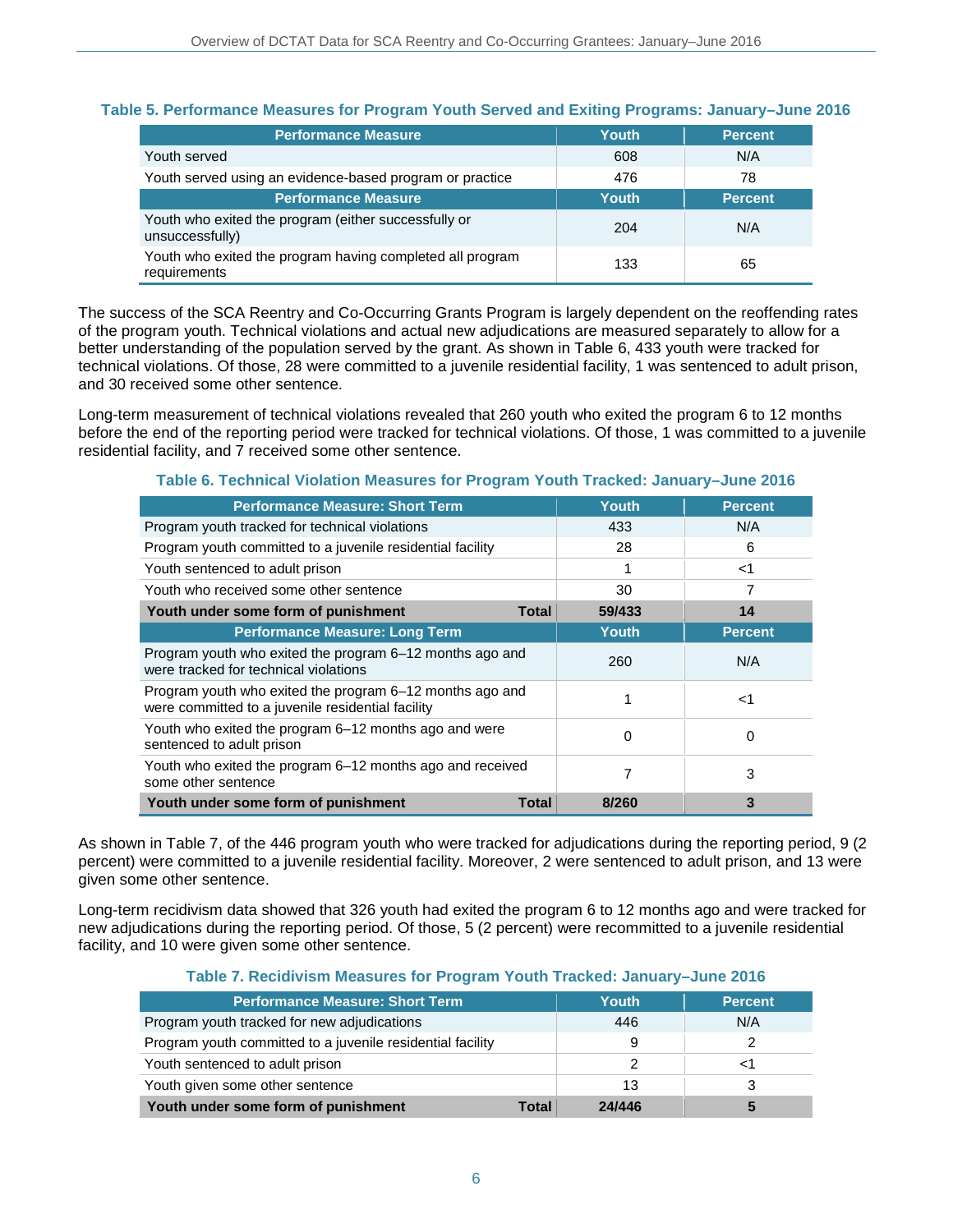| <b>Performance Measure: Long Term</b>                                                                           | Youth  | <b>Percent</b> |
|-----------------------------------------------------------------------------------------------------------------|--------|----------------|
| Program youth who exited the program 6–12 months ago and<br>were tracked for new adjudications                  | 326    | N/A            |
| Program youth who exited the program 6–12 months ago and<br>were recommitted to a juvenile residential facility | 5      | 2              |
| Youth who exited the program 6–12 months ago and were<br>sentenced to adult prison                              | 0      | O              |
| Youth who exited the program 6–12 months ago and were given<br>some other sentence                              | 10     | 3              |
| Youth under some form of punishment<br>Total                                                                    | 15/326 | 5              |

A more comprehensive comparison of short-term recidivism rates by reporting period is shown in Figure 4. Overall, rates have remained fairly consistent since the first two reporting periods, with a significant decline since January 2015. However, it is important to keep in mind that there has been a decline in the number of SCA Reentry grantees reporting in the DCTAT as they close out their Federal awards.



**Figure 4. Short-Term Recidivism Rates among Program Youth by Reporting Period: October 2009–June 2016**

Likewise, Figure 5 shows a comparison of the long-term recidivism rates by reporting period. Please note that data were not available for the initial reporting period. As with short-term recidivism, long-term analysis of this measure revealed relatively stable rates over time. There was an overall 7 percentage point decrease in the long-term recidivism rate since January–June 2015.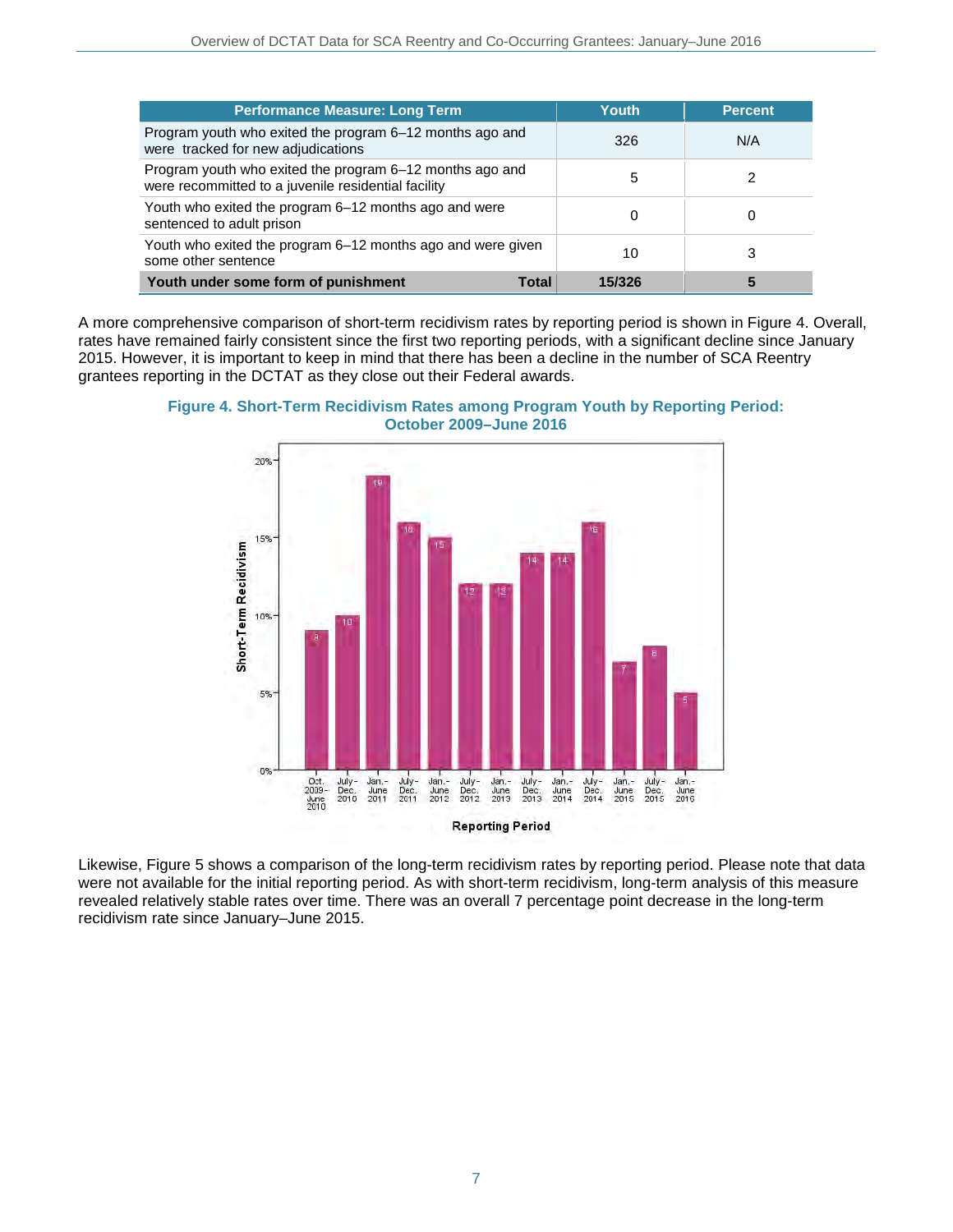



Grantees provided youth with substance use counseling and mental health and housing services (Figure 6). Of the 200 youth identified as needing substance use counseling, 162 youth (81 percent) actually received this service. In addition, 143 eligible youth (82 percent) received mental health services, and 48 youth successfully found housing during the reporting period. There is clearly a continued need for all these services—more than can currently be funded through these grants.





**Type of Service**